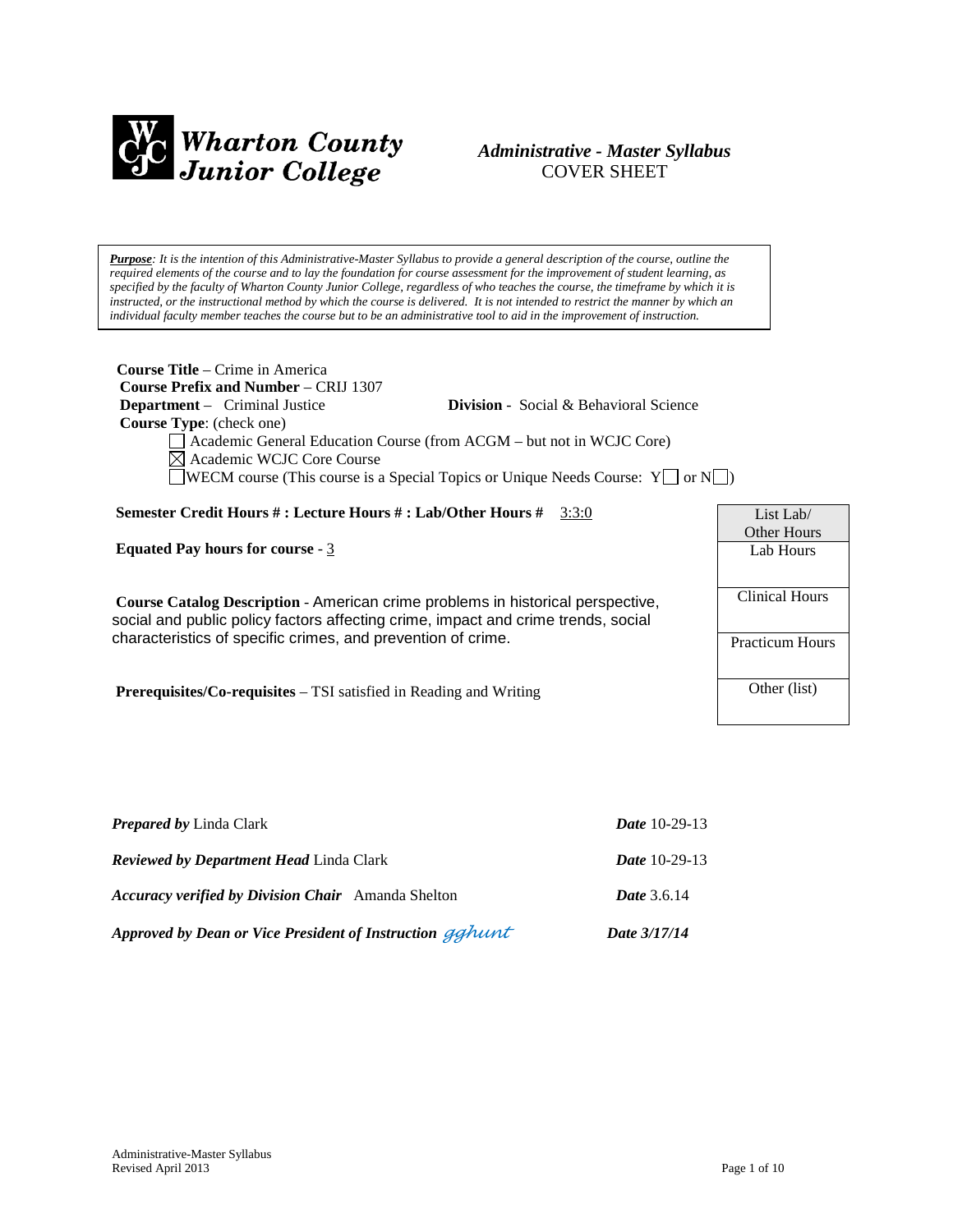

**I. Topical Outline** – Each offering of this course must include the following topics (be sure to include information regarding lab, practicum, clinical or other non-lecture instruction):

A. Expansive nature of the study of criminology

- B. Measuring Crime and Criminal Behavior
- C. Historical perspectives relevant to the study of criminology
- D. Psychological and Biological explanations
- E. Strain and Cultural Deviance Theories
- F. Subcultures
- G. Social Control Theory
- H. Labeling, Conflict, and Radical Theories
- I. Environmental Theory
- J. Violent Crime
- K. Property Crime
- L. White-Collar and Corporate Crime
- M. Public Order Crime
- N. International and Comparative Criminology

#### **II. Course Learning Outcomes**

| <b>Learning Outcomes</b>                                                                                                                                                                                                                                                                                                                                                                                                                                                                                                                                                                                                                                                                                                                                                                                                                                                                                                                                                                                                                                                                                                                | <b>Methods of Assessment</b>                                                                                                                                                                                                                                                                                                                                                   |
|-----------------------------------------------------------------------------------------------------------------------------------------------------------------------------------------------------------------------------------------------------------------------------------------------------------------------------------------------------------------------------------------------------------------------------------------------------------------------------------------------------------------------------------------------------------------------------------------------------------------------------------------------------------------------------------------------------------------------------------------------------------------------------------------------------------------------------------------------------------------------------------------------------------------------------------------------------------------------------------------------------------------------------------------------------------------------------------------------------------------------------------------|--------------------------------------------------------------------------------------------------------------------------------------------------------------------------------------------------------------------------------------------------------------------------------------------------------------------------------------------------------------------------------|
| Upon successful completion of this course,<br>students will:                                                                                                                                                                                                                                                                                                                                                                                                                                                                                                                                                                                                                                                                                                                                                                                                                                                                                                                                                                                                                                                                            |                                                                                                                                                                                                                                                                                                                                                                                |
| 1. Evaluate the importance of the study of criminology in<br>today's society.<br>2. Measure crime and interpret criminal behavior patterns<br>3. Compare the relationship between perpetrators and victims<br>and between crime and criminal behavior<br>4. Express integration of theories, historical data, crime<br>categories, criminal justice and social response to crime and<br>criminal behavior orally, visually and in writing<br>5. Utilize comparative criminology information<br>6. Evaluate varied schools of thought regarding criminal<br>behavior and crime using an historical perspective<br>incorporating rational choice, biological, psychological and<br>sociological theories<br>7. Assess crime classification into violent/personal crimes,<br>property crime, organizational criminality, and public order<br>crimes including drug/alcohol and sex-related crimes<br>8. Describe the components and operational dynamics of the<br>criminal justice system and its handling of crime and criminal<br>behavior and compare he criminal justice response to other<br>methods of addressing criminal behavior | Tests and quizzes; discussions; Paper; homework<br>Tests and quizzes; discussions; Paper; homework<br>Tests and quizzes; discussions; Paper; homework<br>Paper, homework; Discussions; Tests, quizzes<br>Paper; homework<br>Paper, homework; Discussions; Tests, quizzes<br>Tests and quizzes; discussions; Paper; homework<br>Tests and quizzes; discussions; Paper; homework |

#### **III. Required Text(s), Optional Text(s) and/or Materials to be Supplied by Student.** Criminology: The Core  $5<sup>th</sup>$  Ed. Larry J. Siegel

#### **IV. Suggested Course Maximum** - 35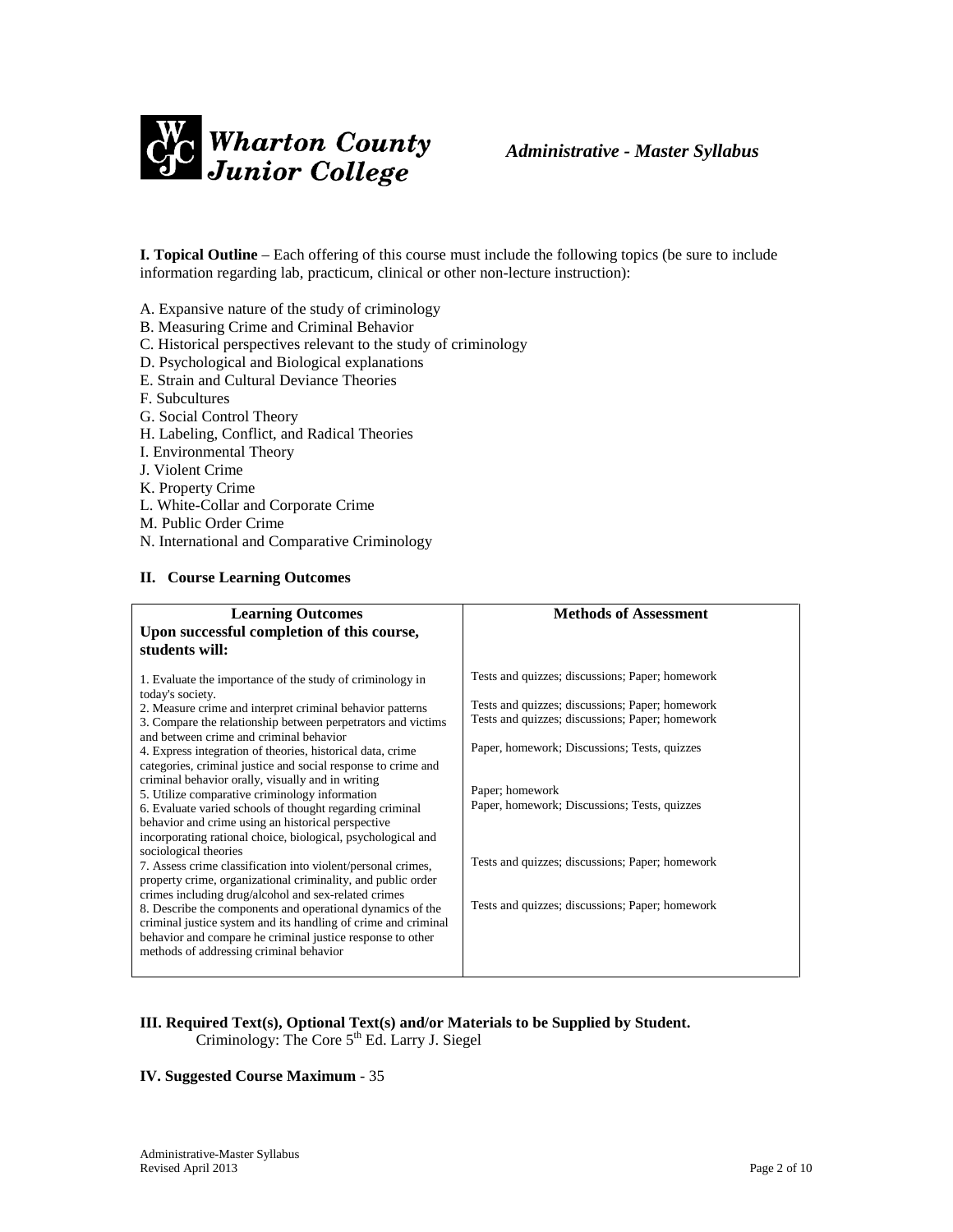**V. List any specific spatial or physical requirements beyond a typical classroom required to teach the course**.

None

**VI. Course Requirements/Grading System – Describe any course specific requirements such as research papers or reading assignments and the generalized grading format for the course**

90-100 A 80-89 B 70-79 C 0-69 F

Tests 35-50% of grade Quizzes 10-20% of grade Discussions 10-20% of grade Attendance 5-10% of grade Paper 20-30% of grade Homework 5-15% of grade

#### **VII. Curriculum Checklist**

- **Academic General Education Course** (from ACGM – but not in WCJC Core) No additional documentation needed

#### - **Academic WCJC Core Course**

Attach the Core Curriculum Review Forms

- $\boxtimes$  Critical Thinking
- $\boxtimes$  Communication
- $\boxtimes$  Empirical & Quantitative Skills
- $\bullet$   $\Box$  Teamwork
- $\boxtimes$  Social Responsibility
- **Personal Responsibility**

#### - **WECM Courses**

If needed, revise the Program SCANS Matrix & Competencies Checklist.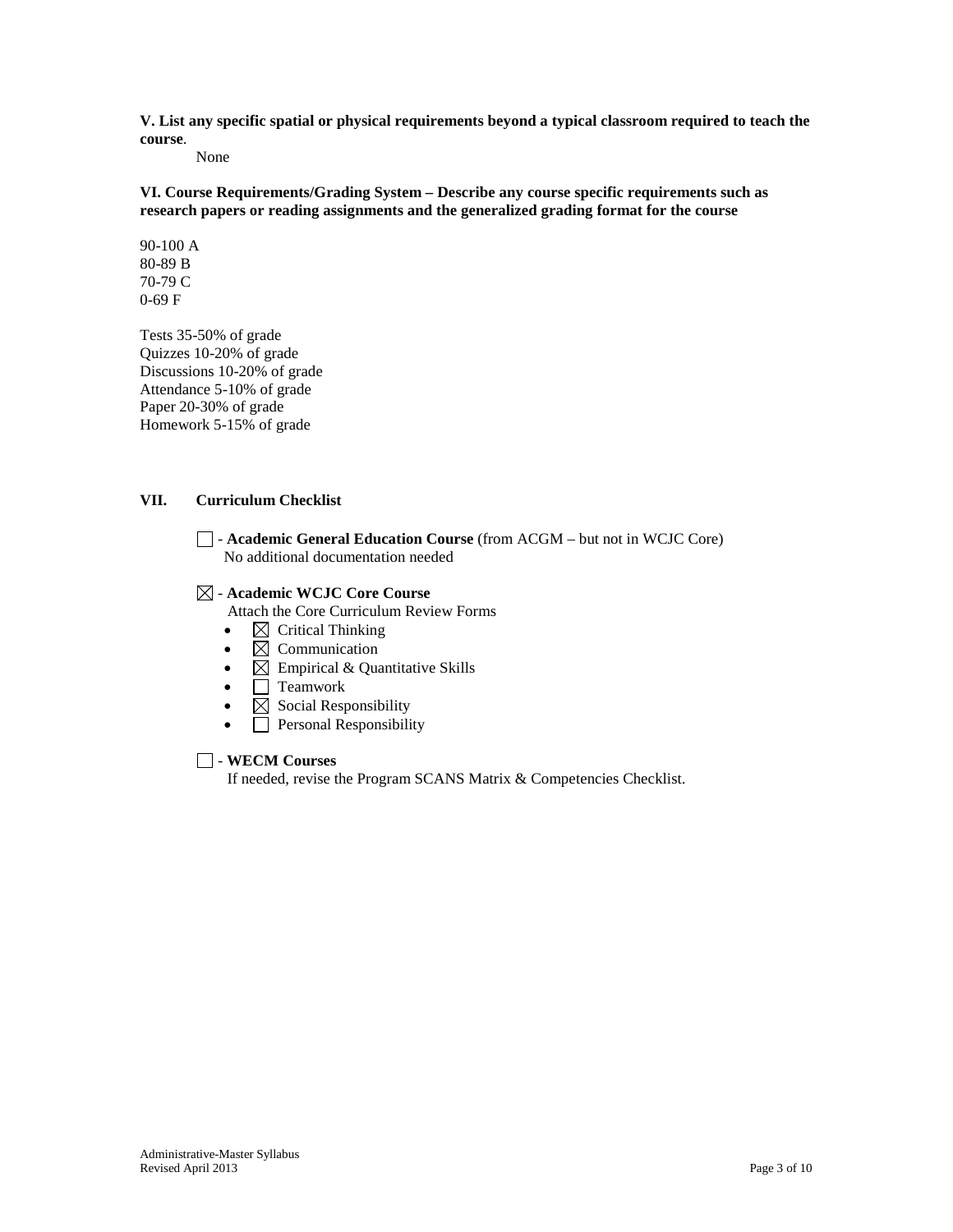

Course Prefix & Suffix: CRIJ 1307 **Social & Behavioral Sciences** Foundational Component Area:

Core Objective: Critical Thinking Skills-to include creative thinking, innovation, inquiry, and analysis, evaluation and synthesis of information

| For each core objective, there must be at least two different methods of assessment.<br>Student Learning Outcome supporting core objective: |                                                                                                      |                                                                                                                     |                                                                                                                               |
|---------------------------------------------------------------------------------------------------------------------------------------------|------------------------------------------------------------------------------------------------------|---------------------------------------------------------------------------------------------------------------------|-------------------------------------------------------------------------------------------------------------------------------|
| <b>SLO Status</b>                                                                                                                           | <b>Student Learning Outcome (SLO)</b>                                                                | <b>Learning Activity</b>                                                                                            | <b>Assessment</b>                                                                                                             |
| The SLO is:                                                                                                                                 | Insert SLO (from Administrative Master Syllabi) below                                                | Provide a brief name and<br>description of the sample learning<br>activity:                                         | Provide a brief name and<br>description of the sample quiz,<br>exam, rubric, assignment, etc. for<br>assessing the objective: |
| Existing<br>Revised<br>$\Box$ New<br>$\Box$ State<br>Mandated                                                                               | Evaluate the importance of the study of criminology in<br>today's society.                           | Answering knowledge and<br>analysis questions<br>Research/writing analysis of data<br>and prior analysis by experts | Tests and quizzes;<br>discussions<br>Paper; homework                                                                          |
| <b>Existing</b><br>□ Revised<br>$\Box$ New<br>$\Box$ State<br>Mandated                                                                      | Measure crime and interpret criminal behavior<br>patterns                                            | Research/writing analysis of data<br>and prior analysis by experts<br>Answering knowledge and<br>analysis questions | Paper; homework<br>Tests and quizzes;<br>discussions                                                                          |
| Existing<br>□ Revised<br>$\Box$ New<br>$\Box$ State<br>Mandated                                                                             | Compare the relationship between perpetrators and<br>victims and between crime and criminal behavior | Answering knowledge and<br>analysis questions<br>Research/writing analysis of data<br>and prior analysis by experts | Paper; homework<br>Tests and quizzes;<br>discussions                                                                          |

Department Head: Linda Clark

 $_{\text{Date:}}$  10-29-13

WCJC Core Curriculum Review Form-Social & Behavioral Sciences (April 2013) (Modified from Collin College)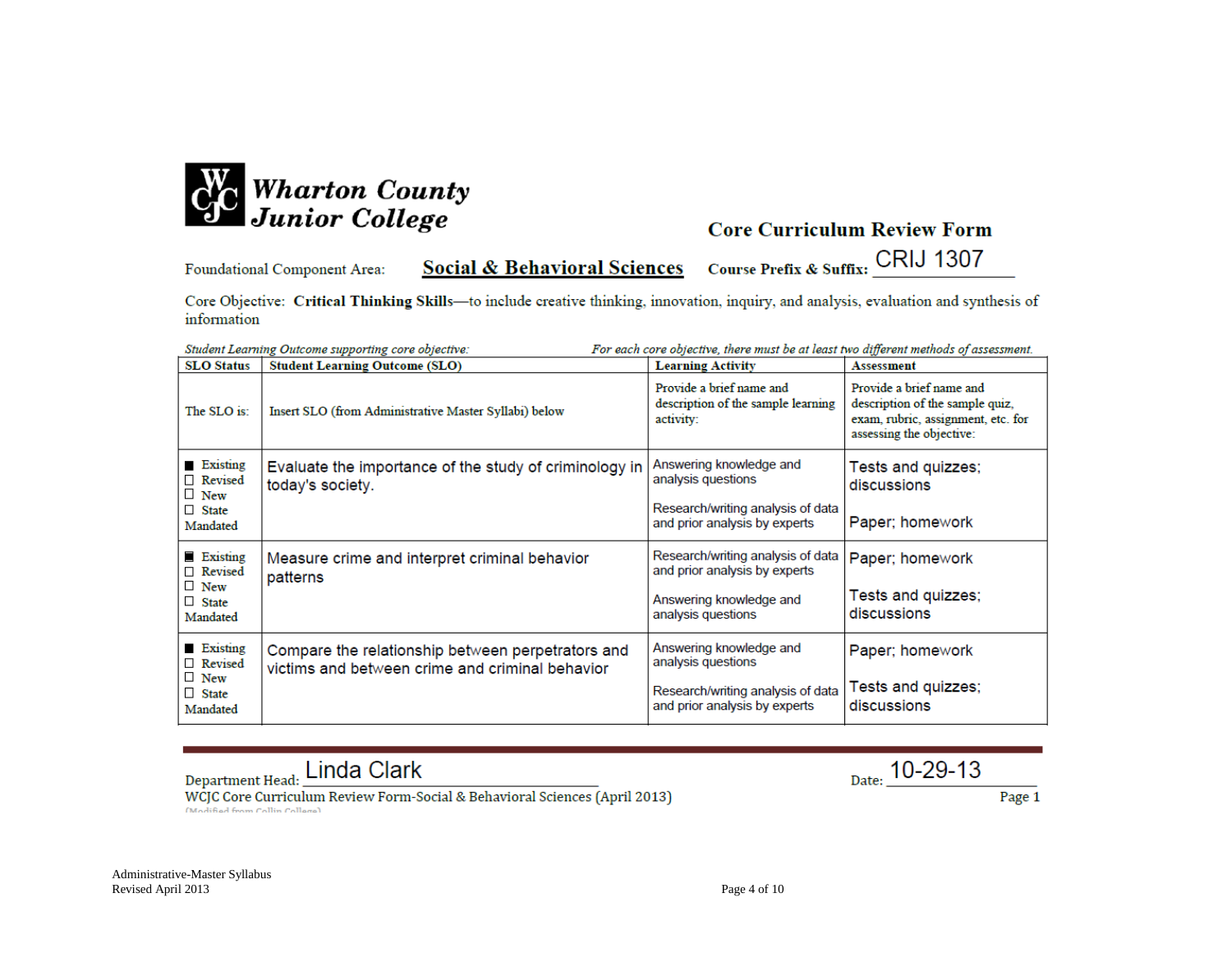

**Social & Behavioral Sciences** Foundational Component Area:

Course Prefix & Suffix: CRIJ 1307

Core Objective: Critical Thinking Skills-to include creative thinking, innovation, inquiry, and analysis, evaluation and synthesis of information

| Student Learning Outcome supporting core objective:<br>For each core objective, there must be at least two different methods of assessment. |                                                                                                                                                                                                      |                                                                                                                     |                                                                                                                               |
|---------------------------------------------------------------------------------------------------------------------------------------------|------------------------------------------------------------------------------------------------------------------------------------------------------------------------------------------------------|---------------------------------------------------------------------------------------------------------------------|-------------------------------------------------------------------------------------------------------------------------------|
| <b>SLO</b> Status                                                                                                                           | <b>Student Learning Outcome (SLO)</b>                                                                                                                                                                | <b>Learning Activity</b>                                                                                            | <b>Assessment</b>                                                                                                             |
| The SLO is:                                                                                                                                 | Insert SLO (from Administrative Master Syllabi) below                                                                                                                                                | Provide a brief name and<br>description of the sample learning<br>activity:                                         | Provide a brief name and<br>description of the sample quiz,<br>exam, rubric, assignment, etc. for<br>assessing the objective: |
| Existing<br>Revised<br>$\Box$ New<br>$\Box$ State<br>Mandated                                                                               | Utilize comparative criminology information                                                                                                                                                          | Research/writing analysis<br>of data and prior analysis<br>by experts                                               | Paper; homework                                                                                                               |
| Existing<br>Revised<br><b>New</b><br>$\Box$ State<br>Mandated                                                                               | Evaluate varied schools of thought regarding criminal<br>behavior and crime using an historical perspective<br>incorporating rational choice, biological, psychological<br>and sociological theories | Research/writing analysis of data and<br>prior analysis by experts<br>Answering knowledge and analysis<br>questions | Paper; homework<br>Tests and quizzes;<br>discussions                                                                          |
| $\Box$ Existing<br>Revised<br><b>New</b><br>$\Box$ State<br>Mandated                                                                        | Assess crime classification into violent/personal<br>crimes, property crime, organizational criminality, and<br>public order crimes including drug/alcohol and<br>sex-related crimes                 | Answering knowledge and<br>analysis questions<br>Research/writing analysis of data<br>and prior analysis by experts | Tests and quizzes;<br>discussions<br>Paper; homework                                                                          |

Department Head: Linda Clark

 $_{\text{Date:}}$  10-29-13

WCJC Core Curriculum Review Form-Social & Behavioral Sciences (April 2013) (Modified from Collin College)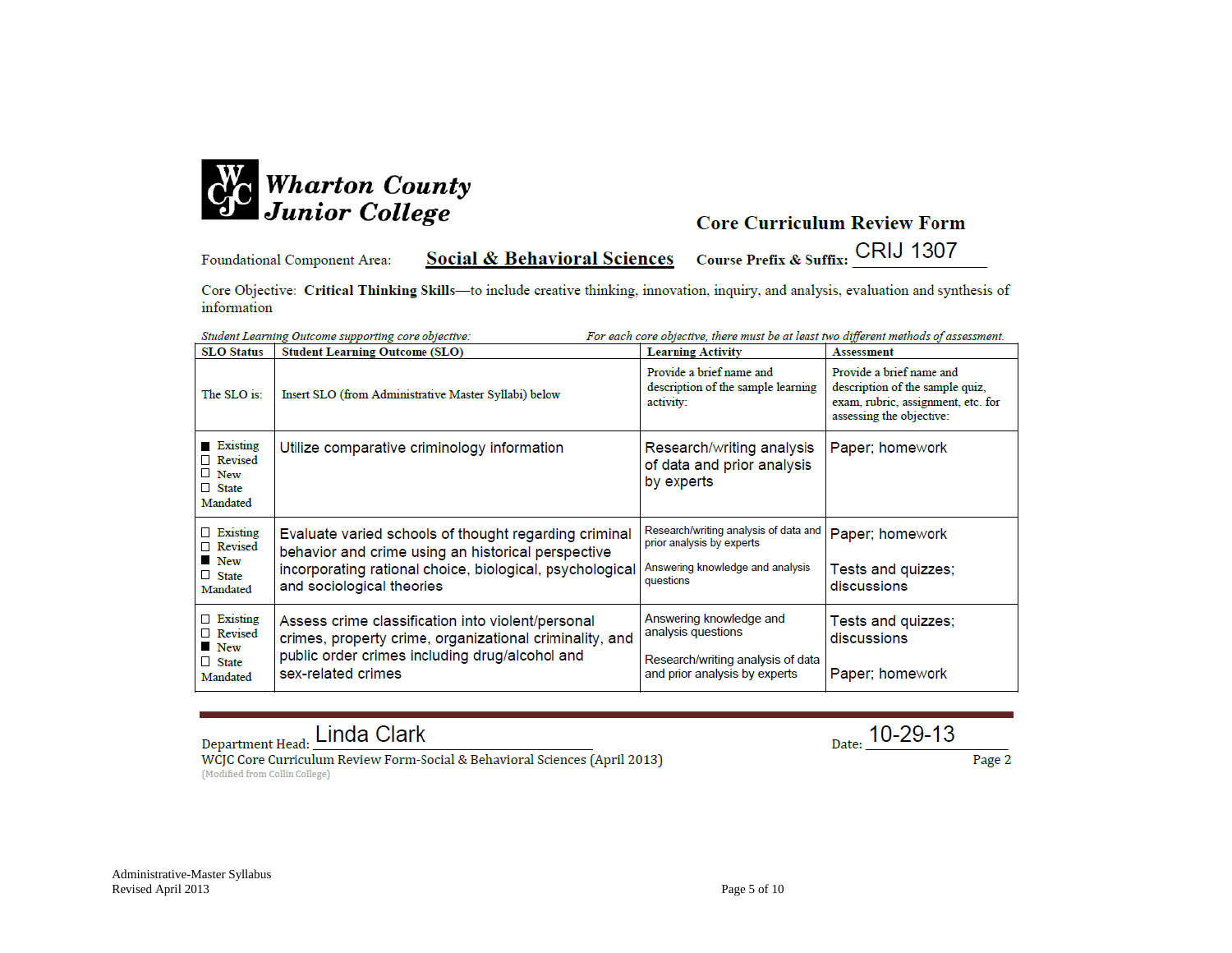

**Social & Behavioral Sciences** Foundational Component Area:

Course Prefix & Suffix: CRIJ 1307

Core Objective: Critical Thinking Skills-to include creative thinking, innovation, inquiry, and analysis, evaluation and synthesis of information

| For each core objective, there must be at least two different methods of assessment.<br>Student Learning Outcome supporting core objective: |                                                                                                                                                                                                                                    |                                                                                                                     |                                                                                                                               |
|---------------------------------------------------------------------------------------------------------------------------------------------|------------------------------------------------------------------------------------------------------------------------------------------------------------------------------------------------------------------------------------|---------------------------------------------------------------------------------------------------------------------|-------------------------------------------------------------------------------------------------------------------------------|
| <b>SLO Status</b>                                                                                                                           | <b>Student Learning Outcome (SLO)</b>                                                                                                                                                                                              | <b>Learning Activity</b>                                                                                            | <b>Assessment</b>                                                                                                             |
| The SLO is:                                                                                                                                 | Insert SLO (from Administrative Master Syllabi) below                                                                                                                                                                              | Provide a brief name and<br>description of the sample learning<br>activity:                                         | Provide a brief name and<br>description of the sample quiz,<br>exam, rubric, assignment, etc. for<br>assessing the objective: |
| $\Box$ Existing<br>Revised<br>$\blacksquare$ New<br>$\Box$ State<br>Mandated                                                                | Describe the components and operational dynamics of the<br>criminal justice system and its handling of crime and<br>criminal behavior and compare he criminal justice<br>response to other methods of addressing criminal behavior | Answering knowledge and<br>analysis questions<br>Research/writing analysis of data<br>and prior analysis by experts | Tests and quizzes;<br>discussions<br>Paper; homework                                                                          |
| $\Box$ Existing<br>Revised<br>$\Box$ New<br>$\Box$ State<br>Mandated                                                                        |                                                                                                                                                                                                                                    |                                                                                                                     |                                                                                                                               |
| $\Box$ Existing<br>Revised<br>$\Box$ New<br>$\Box$ State<br>Mandated                                                                        |                                                                                                                                                                                                                                    |                                                                                                                     |                                                                                                                               |

Department Head: Linda Clark

 $_{\text{Date:}}$  10-29-13

WCJC Core Curriculum Review Form-Social & Behavioral Sciences (April 2013) (Modified from Collin College)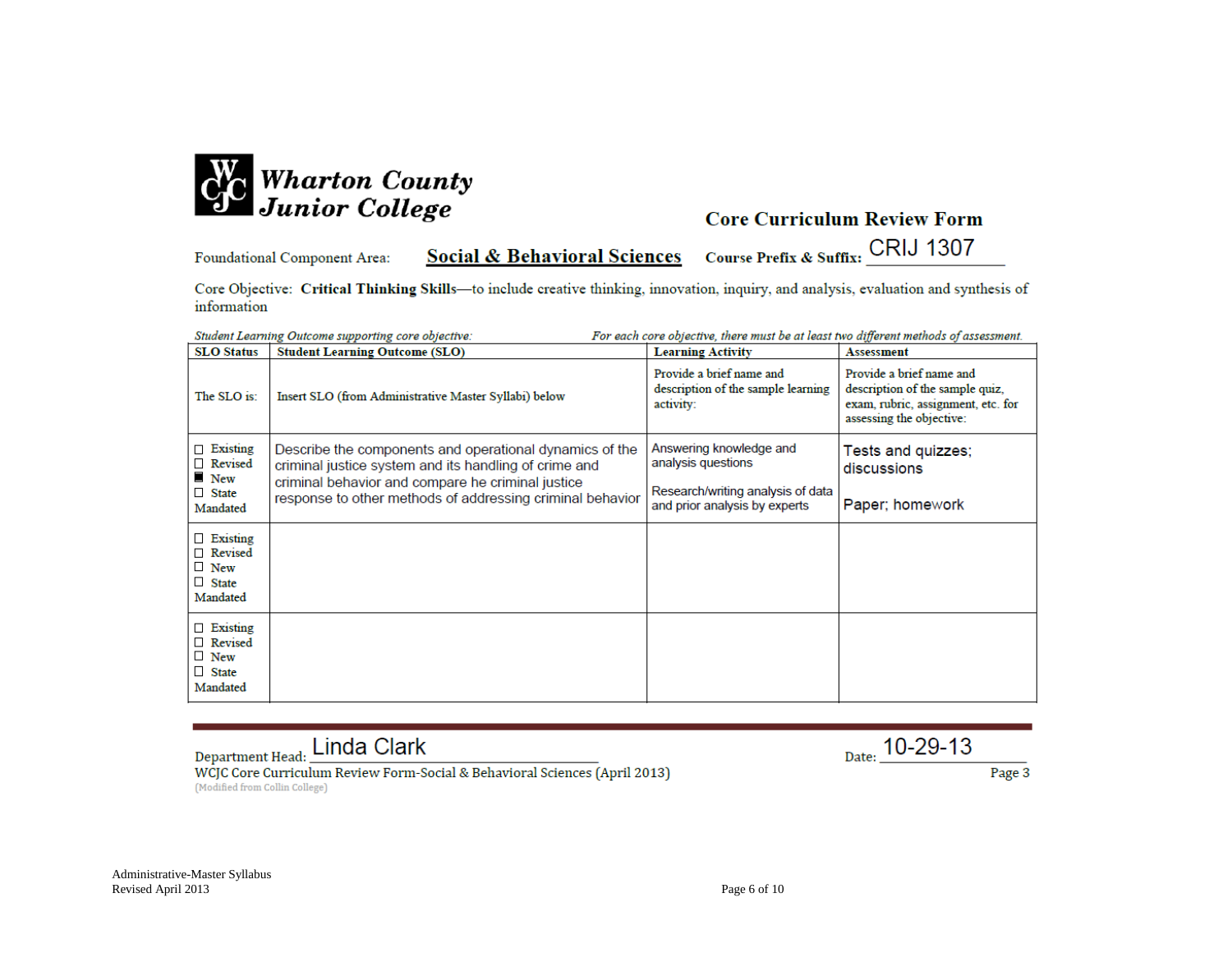

Student Learning Outcome symparting care objective

# **Core Curriculum Review Form**

Course Prefix & Suffix: CRIJ 1307 **Social & Behavioral Sciences** Foundational Component Area:

Core Objective: Communication Skills-to include effective development, interpretation and expression of ideas through written, oral and visual communication

| <b>SLO Status</b>                                                              | <b>Student Learning Outcome (SLO)</b>                                                                                                                                            | <b>Learning Activity</b>                                                                                                                                                            | <b>Assessment</b>                                                                                                             |
|--------------------------------------------------------------------------------|----------------------------------------------------------------------------------------------------------------------------------------------------------------------------------|-------------------------------------------------------------------------------------------------------------------------------------------------------------------------------------|-------------------------------------------------------------------------------------------------------------------------------|
| The SLO is:                                                                    | Insert SLO (from Administrative Master Syllabi) below                                                                                                                            | Provide a brief name and<br>description of the sample learning<br>activity:                                                                                                         | Provide a brief name and<br>description of the sample quiz,<br>exam, rubric, assignment, etc. for<br>assessing the objective: |
| $\Box$ Existing<br>□ Revised<br>$\blacksquare$ New<br>$\Box$ State<br>Mandated | Express integration of theories, historical data, crime<br>categories, criminal justice and social response to<br>crime and criminal behavior orally, visually and in<br>writing | Research/writing analysis of data and<br>prior analysis by experts<br>Oral/written response to knowledge<br>and analysis questions<br>Answering knowledge and analysis<br>questions | Paper, homework<br><b>Discussions</b><br>Tests, quizzes                                                                       |
| $\Box$ Existing<br>Revised<br>$\Box$ New<br>$\Box$ State<br>Mandated           |                                                                                                                                                                                  |                                                                                                                                                                                     |                                                                                                                               |
| $\Box$ Existing<br>$\Box$ Revised<br>$\Box$ New<br>$\Box$ State<br>Mandated    |                                                                                                                                                                                  |                                                                                                                                                                                     |                                                                                                                               |

For each care objective, there must be at least two different methods of assessment

# Department Head: Linda Clark

 $_{\text{Date:}}$  10-29-13

WCJC Core Curriculum Review Form-Social & Behavioral Sciences (April 2013) (Modified from Collin College)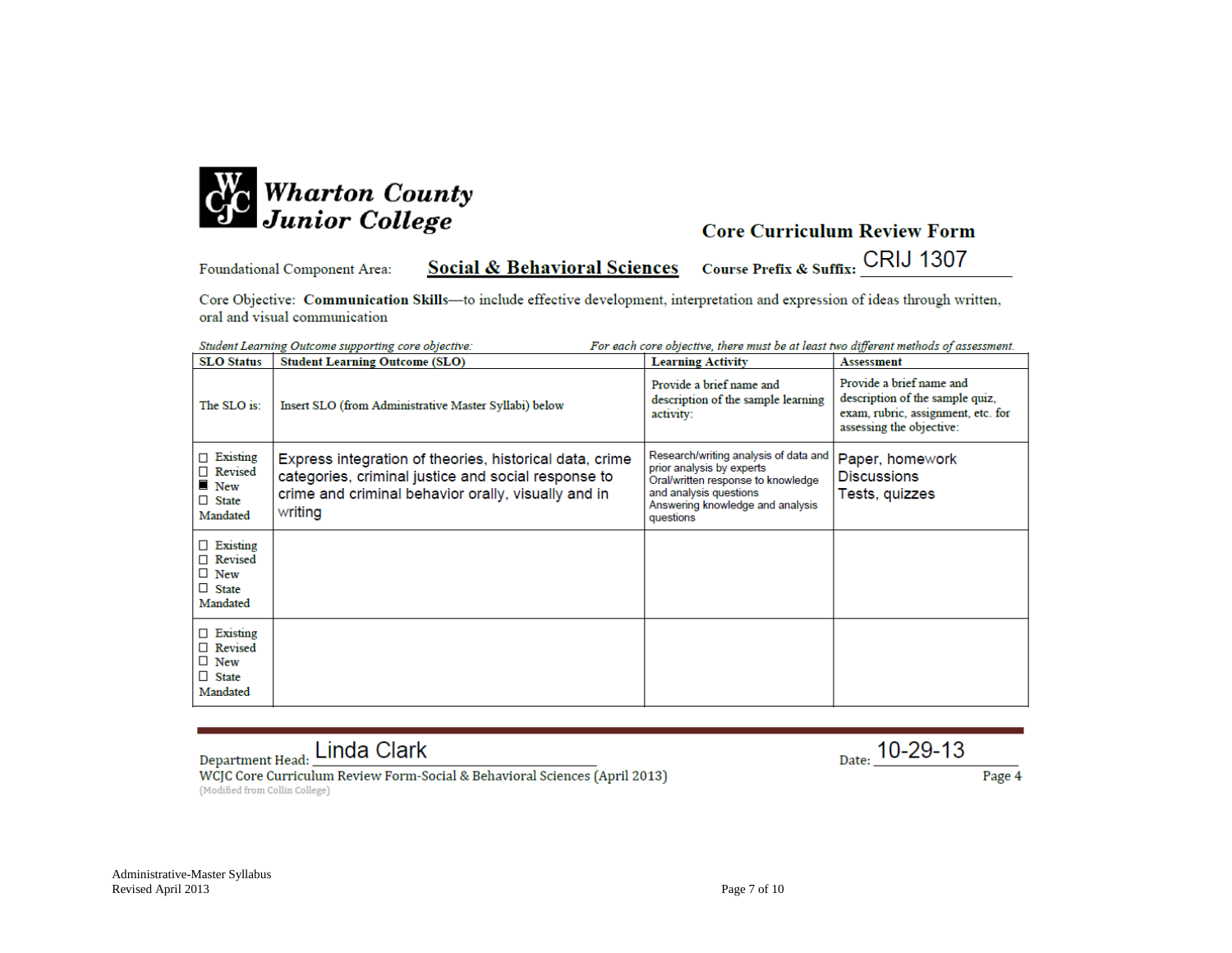

**Social & Behavioral Sciences** Foundational Component Area:

Course Prefix & Suffix: CRIJ 1307

Core Objective: Empirical and Quantitative Skills-to include the manipulation and analysis of numerical data or observable facts resulting in informed conclusions

| Student Learning Outcome supporting core objective:<br>For each core objective, there must be at least two different methods of assessment. |                                                           |                                                                             |                                                                                                                               |
|---------------------------------------------------------------------------------------------------------------------------------------------|-----------------------------------------------------------|-----------------------------------------------------------------------------|-------------------------------------------------------------------------------------------------------------------------------|
| <b>SLO</b> Status                                                                                                                           | <b>Student Learning Outcome (SLO)</b>                     | <b>Learning Activity</b>                                                    | <b>Assessment</b>                                                                                                             |
| The SLO is:                                                                                                                                 | Insert SLO (from Administrative Master Syllabi) below     | Provide a brief name and<br>description of the sample learning<br>activity: | Provide a brief name and<br>description of the sample quiz.<br>exam, rubric, assignment, etc. for<br>assessing the objective: |
| <b>Existing</b><br>□ Revised                                                                                                                | Measure crime and interpret criminal behavior<br>patterns | Research/writing analysis of data<br>and prior analysis by experts          | Paper; homework                                                                                                               |
| $\Box$ New<br>$\Box$ State<br>Mandated                                                                                                      |                                                           | Answering knowledge and<br>analysis questions                               | Tests and quizzes;<br>discussions                                                                                             |
| <b>Existing</b><br>□ Revised<br>$\Box$ New<br>$\Box$ State<br>Mandated                                                                      | Utilize comparative criminology information               | Research/writing analysis<br>of data and prior analysis<br>by experts       | Paper; homework                                                                                                               |
| $\Box$ Existing<br>□ Revised<br>$\Box$ New<br>$\Box$ State<br>Mandated                                                                      |                                                           |                                                                             |                                                                                                                               |

Department Head: Linda Clark

 $_{\text{Date:}}$  10-29-13

WCJC Core Curriculum Review Form-Social & Behavioral Sciences (April 2013) (Modified from Collin College)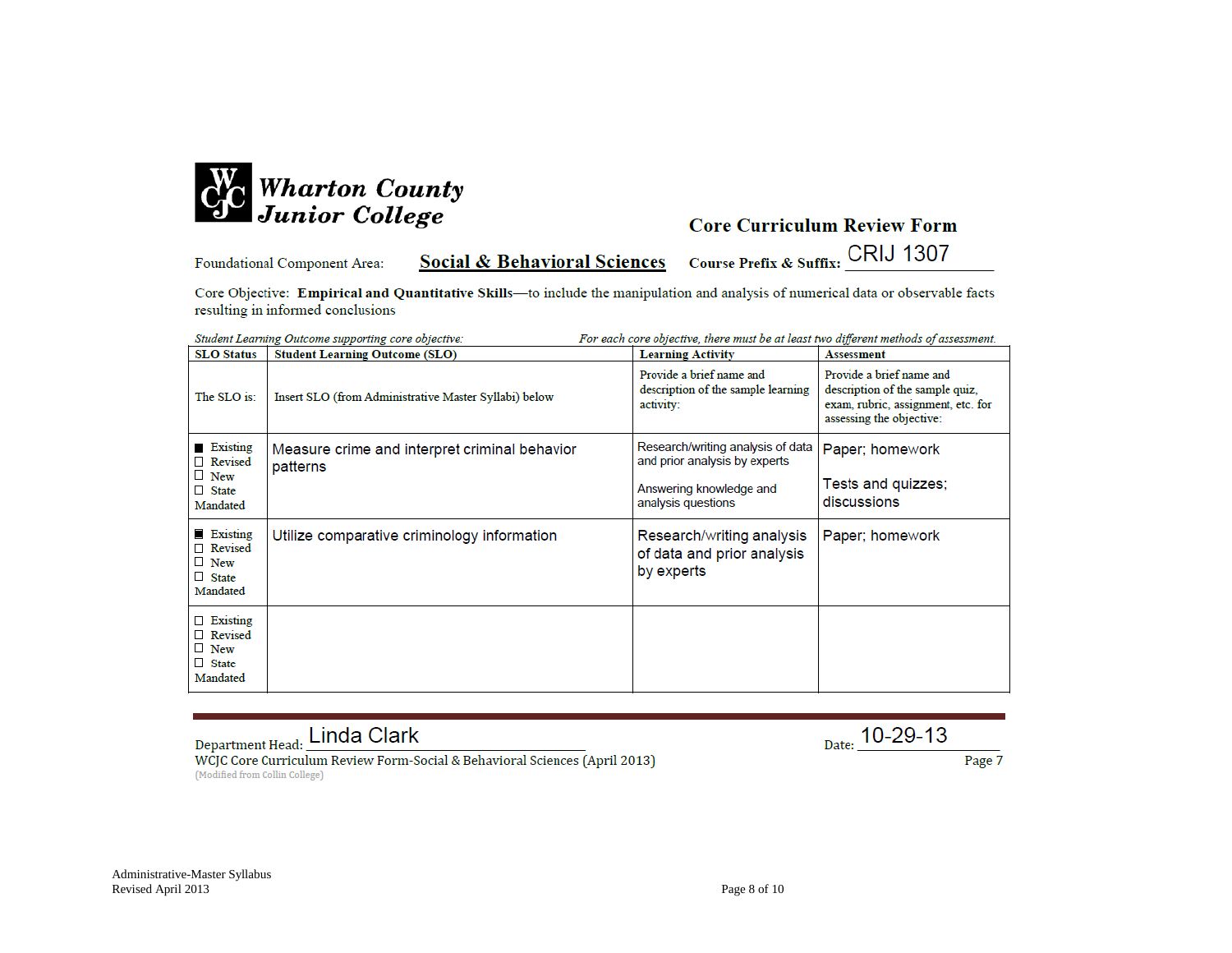

### **Core Curriculum Review Form**

**Social & Behavioral Sciences** Foundational Component Area:

Course Prefix & Suffix: CRIJ 1307

Core Objective: Social Responsibility-to include intercultural competence, knowledge of civic responsibility, and the ability to engage effectively in regional, national, and global communities  $\overline{a}$ 

| Student Learning Outcome supporting core objective:<br>For each core objective, there must be at least two different methods of assessment. |                                                                                                      |                                                                                                                     |                                                                                                                               |
|---------------------------------------------------------------------------------------------------------------------------------------------|------------------------------------------------------------------------------------------------------|---------------------------------------------------------------------------------------------------------------------|-------------------------------------------------------------------------------------------------------------------------------|
| <b>SLO</b> Status                                                                                                                           | <b>Student Learning Outcome (SLO)</b>                                                                | <b>Learning Activity</b>                                                                                            | <b>Assessment</b>                                                                                                             |
| The SLO is:                                                                                                                                 | Insert SLO (from Administrative Master Syllabi) below                                                | Provide a brief name and<br>description of the sample learning<br>activity:                                         | Provide a brief name and<br>description of the sample quiz,<br>exam, rubric, assignment, etc. for<br>assessing the objective: |
| <b>Existing</b><br>Revised<br>$\Box$ New<br>$\Box$ State<br>Mandated                                                                        | Evaluate the importance of the study of criminology in<br>today's society.                           | Answering knowledge and<br>analysis questions<br>Research/writing analysis of data<br>and prior analysis by experts | Tests and quizzes;<br>discussions<br>Paper; homework                                                                          |
| <b>Existing</b><br>□ Revised<br>$\Box$ New<br>$\Box$ State<br>Mandated                                                                      | Measure crime and interpret criminal behavior<br>patterns                                            | Research/writing analysis of data<br>and prior analysis by experts<br>Answering knowledge and<br>analysis questions | Paper; homework<br>Tests and quizzes;<br>discussions                                                                          |
| Existing<br>Revised<br>$\Box$ New<br>$\Box$ State<br>Mandated                                                                               | Compare the relationship between perpetrators and<br>victims and between crime and criminal behavior | Answering knowledge and<br>analysis questions<br>Research/writing analysis of data<br>and prior analysis by experts | Tests and quizzes;<br>discussions<br>Paper; homework                                                                          |

Department Head: Linda Clark

WCJC Core Curriculum Review Form-Social & Behavioral Sciences (April 2013) (Modified from Collin College)

 $_{\text{Date:}}$  10-29-13